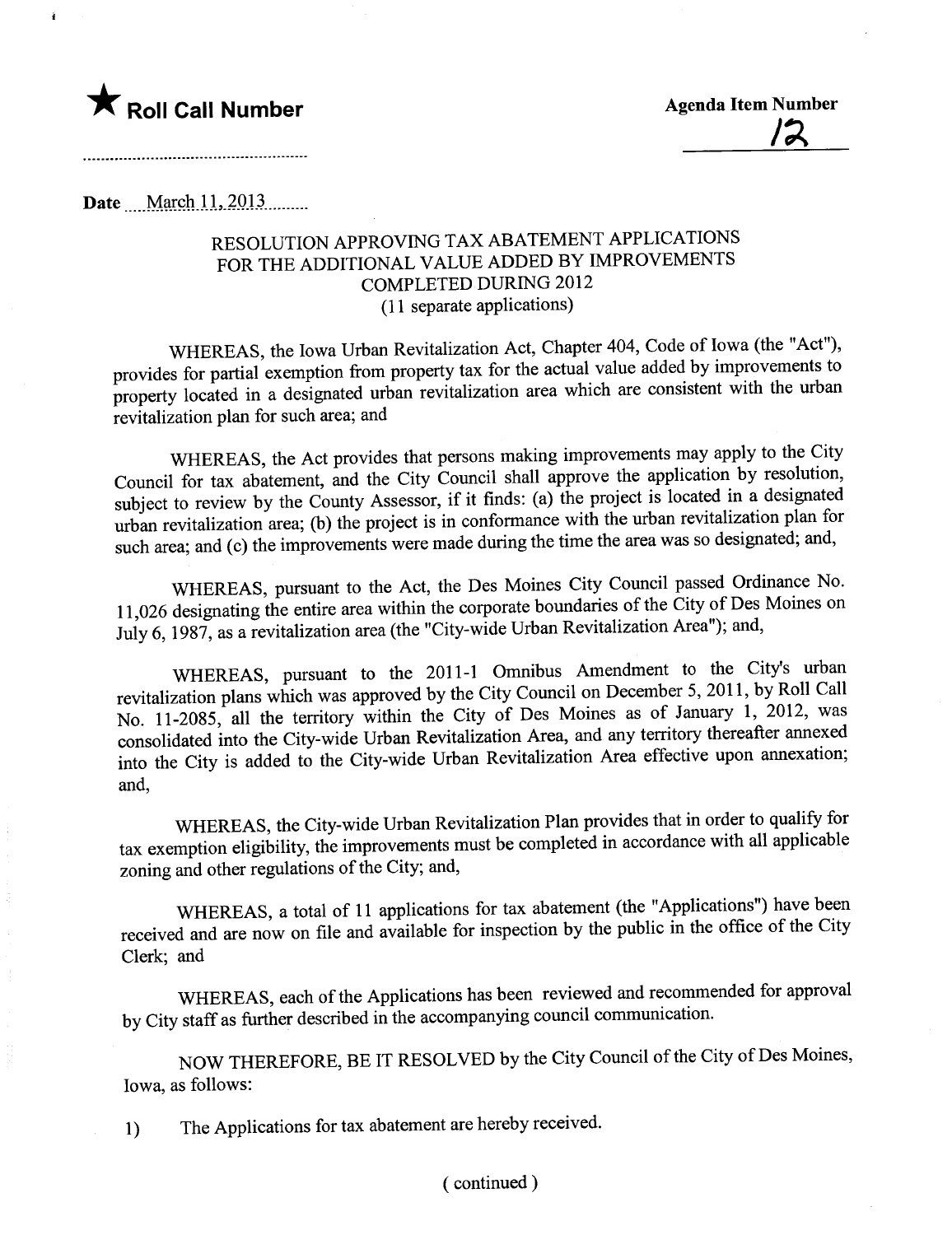

12

-2-

## Date <u>March 11, 2013</u> ........

- 2) The following findings are hereby adopted:
	- a) Each of the Applications was filed with the City on or before February 1st of the assessment year for which the exemption (tax abatement) is claimed.
	- b) Each of the Applications is for a project located in the City-wide Urban Revitalization Area; each project is in conformance with the Urban Revitalization Plan for the Citywide Urban Revitalization Area; and the improvements described in each Application were made during the time the Area was so designated.
- 3) Each of the attached applications is approved subject to review by the County Assessor under Section 404.5 of the Act, for exemption according to the schedules noted on each application.
- 4) The City Clerk shall forward a certified copy of this resolution and the Applications to the County Assessor.

(Council Communication No. 13-  $/0$   $\sqrt{\phantom{0}}$  )

MOVED by \_\_\_\_\_\_\_\_\_\_\_\_\_\_\_\_\_\_\_\_\_\_\_\_\_\_ to adopt.

FORM APPROVED:

Lack C/Sco Roger K. Brown

Assistant City Attorney

| <b>COUNCIL ACTION</b> | <b>YEAS</b> | <b>NAYS</b> | <b>PASS</b> | <b>ABSENT</b>   | <b>CERTIFICATE</b>                                                                                |
|-----------------------|-------------|-------------|-------------|-----------------|---------------------------------------------------------------------------------------------------|
| <b>COWNIE</b>         |             |             |             |                 |                                                                                                   |
| <b>COLEMAN</b>        |             |             |             |                 | I, DIANE RAUH, City Clerk of said City hereby<br>certify that at a meeting of the City Council of |
| <b>GRIESS</b>         |             |             |             |                 | said City of Des Moines, held on the above date,                                                  |
| <b>HENSLEY</b>        |             |             |             |                 | among other proceedings the above was adopted.                                                    |
| <b>MAHAFFEY</b>       |             |             |             |                 |                                                                                                   |
| <b>MEYER</b>          |             |             |             |                 | IN WITNESS WHEREOF, I have hereunto set my<br>hand and affixed my seal the day and year first     |
| <b>MOORE</b>          |             |             |             |                 | above written.                                                                                    |
| <b>TOTAL</b>          |             |             |             |                 |                                                                                                   |
| <b>MOTION CARRIED</b> |             |             |             | <b>APPROVED</b> |                                                                                                   |
|                       |             |             |             |                 |                                                                                                   |
|                       |             |             |             | Mayor           | City Clerk                                                                                        |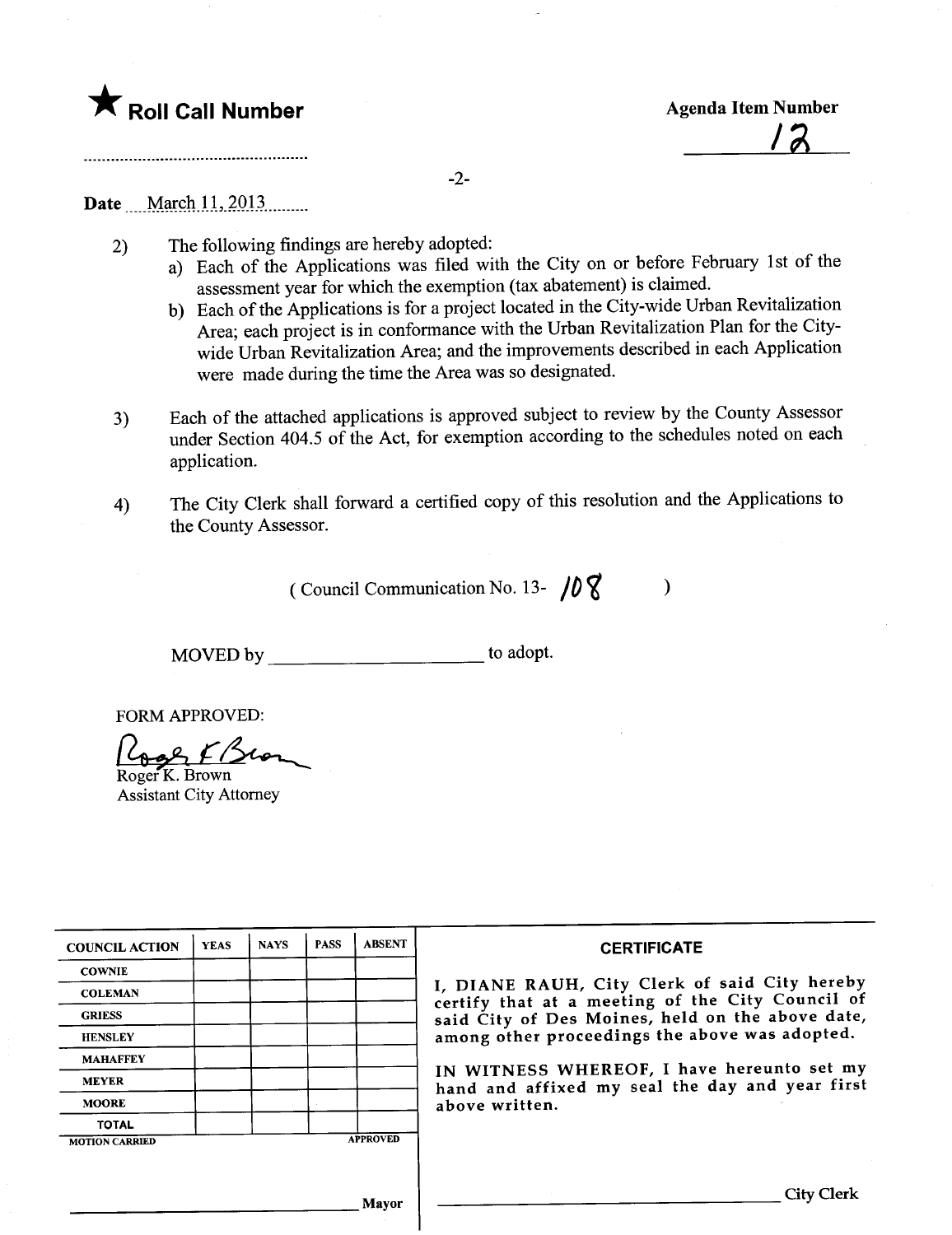|                                                                                |                           |                                                                                                      |                                                                                  |                                                                                        |                                                                                                                       |                                                                                      |                                              |                                                    |                                                             |                                |                                                         |                                                   |                                                 |                                                       |                                                       |                                              | 1Z                                             |             |
|--------------------------------------------------------------------------------|---------------------------|------------------------------------------------------------------------------------------------------|----------------------------------------------------------------------------------|----------------------------------------------------------------------------------------|-----------------------------------------------------------------------------------------------------------------------|--------------------------------------------------------------------------------------|----------------------------------------------|----------------------------------------------------|-------------------------------------------------------------|--------------------------------|---------------------------------------------------------|---------------------------------------------------|-------------------------------------------------|-------------------------------------------------------|-------------------------------------------------------|----------------------------------------------|------------------------------------------------|-------------|
| 3/4/2013                                                                       | Est. Cost                 | \$2,300,000.00                                                                                       | \$183,800.00                                                                     | \$130,000.00                                                                           |                                                                                                                       |                                                                                      |                                              |                                                    |                                                             |                                |                                                         |                                                   | \$25,000.00                                     |                                                       |                                                       | \$135,000.00                                 |                                                | Page 1 of 3 |
|                                                                                | Permit Number             | BLD2011-00962 J                                                                                      | BLD2011-02092 i                                                                  | BLD2012-02034 i                                                                        |                                                                                                                       |                                                                                      |                                              |                                                    |                                                             |                                |                                                         |                                                   |                                                 | ٠<br>bld2012-00378                                    |                                                       | BLD2012-02352                                |                                                |             |
|                                                                                | <b>District</b>           | Owner<br>Downtown Retail<br>$\left. \right.$<br>City Sewer:<br>Occupied:                             | Owner<br>Y<br>-5 year<br>City Sewer:<br>Residential<br>Occupied:                 | Owner<br>- 5 year<br>$\rightarrow$<br>Residential<br>City Sewer:<br>Occupied:          |                                                                                                                       |                                                                                      |                                              |                                                    |                                                             |                                |                                                         |                                                   |                                                 | Owner<br>$\left. \right.$<br>City Sewer:<br>Occupied: | Residential - 10 Year                                 | Owner<br>$\succ$<br>City Sewer:<br>Occupied: | - 10 Year<br>Residential                       |             |
| Applications By Number<br><b>LANDO PROPERTY AND ANGLE SERVING</b><br>Abatement | Name, Mail Address, Phone | WESTGATE PARTNERSHIP LLC<br>IA 50314-1078<br>DES MOINES,<br>696 18TH ST                              | <b>ELTRAN</b><br><u>რ</u><br>DES MOINES, IA<br><b>GENESIS BE</b><br>5303 SE 25TH | IA 50315-7032<br><b>NZALEZ</b><br>3127 SW 5TH ST<br>RAFAEL GOI<br>DES MOINES,          |                                                                                                                       |                                                                                      |                                              |                                                    |                                                             |                                |                                                         |                                                   |                                                 | BELL<br>5<br>2833 E 36TH<br>VAUGHN D                  | DES MOINES, IA 50317-6916                             | E LOFTS LLLP<br>WHITELINI                    | AMES, IA 50014-6303<br>2335 230TH ST           |             |
|                                                                                |                           | <b>Property Address</b><br>1408 LOCUST ST                                                            | 5303 SE 25TH ST                                                                  | 3127 SW 5TH ST                                                                         |                                                                                                                       |                                                                                      |                                              |                                                    |                                                             |                                |                                                         |                                                   |                                                 | 2833 E 36TH ST                                        |                                                       | 120 SW 5TH ST                                |                                                |             |
| SITY OF DES MOINES                                                             |                           | Rec. Date<br>2/27/2013<br>100% renovation of entire<br>building, new plumbing,<br>TAX2012-00323<br>q | 2/22/2013<br>electrical, mechanical, etc.<br>TAX2012-00321<br>NEW HOUSE          | bdrm, 2 bath, new electrical<br>2/21/2013<br>Addition: new garage & 3<br>TAX2012-00320 | & plumbing svc throughout;<br>new fixtures, toilets, sinks,<br>faucets, ele water heater,<br>furnace & CA; new roof & | cabinets & laminate counter<br>roof rafters; new kitchen<br>tops, hardwood floors; 2 | downspouts; new duct<br>decks, new gutters & | garage door & motor, R-38<br>work, new siding; new | insul in all ext walls; blown<br>insul in gar ceiling; R-13 | fiberglass insul in attic-14"; | new sheet rock, paint, trim<br>throughout, new concreet | drive & garage floor; new<br>foundation under new | windows/doors inter & ext.<br>addition; all new | 2/20/2013<br>New concrete and 24x28<br>TAX2012-00319  | garage. Water service (stop<br>box) repair. Sump Pump | 2/19/2013<br>TAX2012-00318<br>Install.       | residence in unit 804.<br>Tenant build out for |             |

 $\ddot{\phantom{0}}$ 

Tax Abatement Case Status =  $APV$ <br>Abatement Applications By Number nent Applications By Number Tax Abatement Case Status = APV

\\CDMAPPS1\D-VOLUME\APPDATA\Tidemark\prd\_41\Forms & Reports\dsmAbtmntApplByNumber.rpt  $\lambda = \frac{1}{2}$  , which are positive  $\lambda$  ,  $\lambda = 1$  ,  $\lambda = 1$  ,  $\lambda = 1$  ,  $\lambda = 1$  ,  $\lambda = 1$  ,  $\lambda = 1$  ,  $\lambda = 1$  ,  $\lambda = 1$  ,  $\lambda = 1$  ,  $\lambda = 1$  ,  $\lambda = 1$  ,  $\lambda = 1$  ,  $\lambda = 1$  ,  $\lambda = 1$  ,  $\lambda = 1$  ,  $\lambda = 1$  ,  $\lambda = 1$  ,  $\lambda = 1$  ,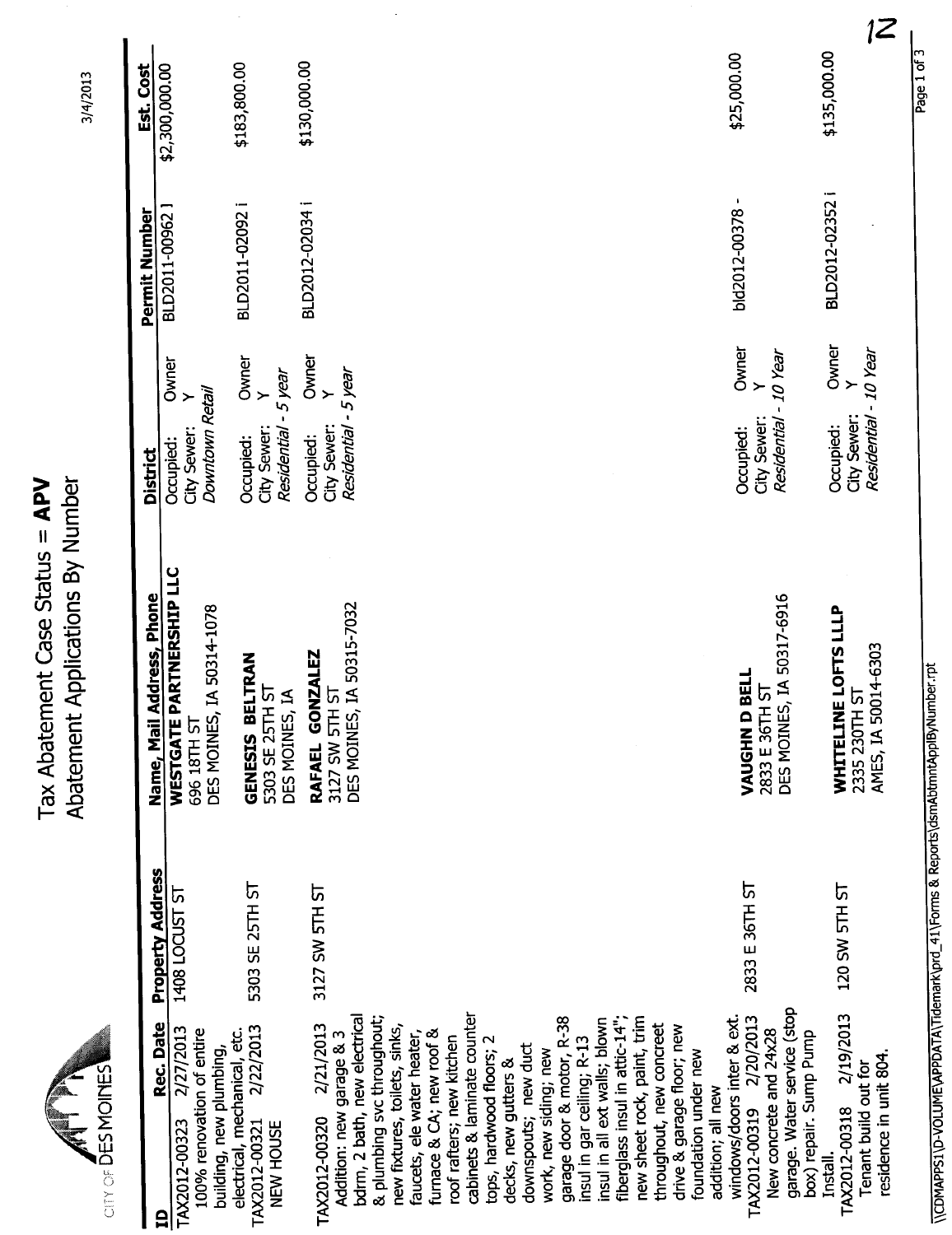| PASCO STORAGE UNLIMITED<br>Name, Mail Address, Phone<br>POB 66027<br>2000 MEADOW CT BLDG 3<br><b>Property Address</b> |  | City Sewer:<br>Occupied:<br><b>District</b>                               | Owner<br>$\rightarrow$ | BLD2012-02112<br>Permit Number | \$1,200,000.00<br>Est. Cost |
|-----------------------------------------------------------------------------------------------------------------------|--|---------------------------------------------------------------------------|------------------------|--------------------------------|-----------------------------|
| WELLSPORT PORTWELL FLATS LLC<br>WEST DES MOINES, IA 50265<br>DES MOINES, IA<br>5<br>696 18TH<br>641 19TH ST           |  | Residential - 10 Year<br>Residential - 5 year<br>City Sewer:<br>Occupied: | Owner<br>Y             | BLD2011-02048 i                | \$2,130,668.00              |
| DES MOINES, IA 50309-1710<br>2105 INGERSOLL LLC<br>506 3RD ST<br><b>STE 200</b><br>2105 INGERSOLL AVE                 |  | Downtown Retail<br>City Sewer:<br>Occupied:                               | Owner<br>$\geq$        | <b>DONE 6/7/12</b>             | \$1,448,480.00              |
| ELIZABETH GREGG KENNEDY TRUST<br>DES MOINES, IA 50312-4426<br>2830 GILMORE AVE<br>2830 GILMORE AVE                    |  | Residential - 5 year<br>City Sewer:<br>Occupied:                          | Owner<br>Y             | bld2012-01490-                 | \$50,000.00                 |
|                                                                                                                       |  |                                                                           |                        |                                |                             |
| WEST PALM BEACH, FL 33416-4737<br>ACE SECURITIES CORP HOME<br><b>EQUETTION</b><br>1411 62ND ST                        |  | Residential - 5 year<br>City Sewer:<br>Occupied:                          | Owner<br>$\geq$        | MEC2013-00084                  | \$42,000.00                 |

 $\frac{1}{4}$ 

 $\ddot{\phantom{0}}$ 

 $\hat{\boldsymbol{\beta}}$